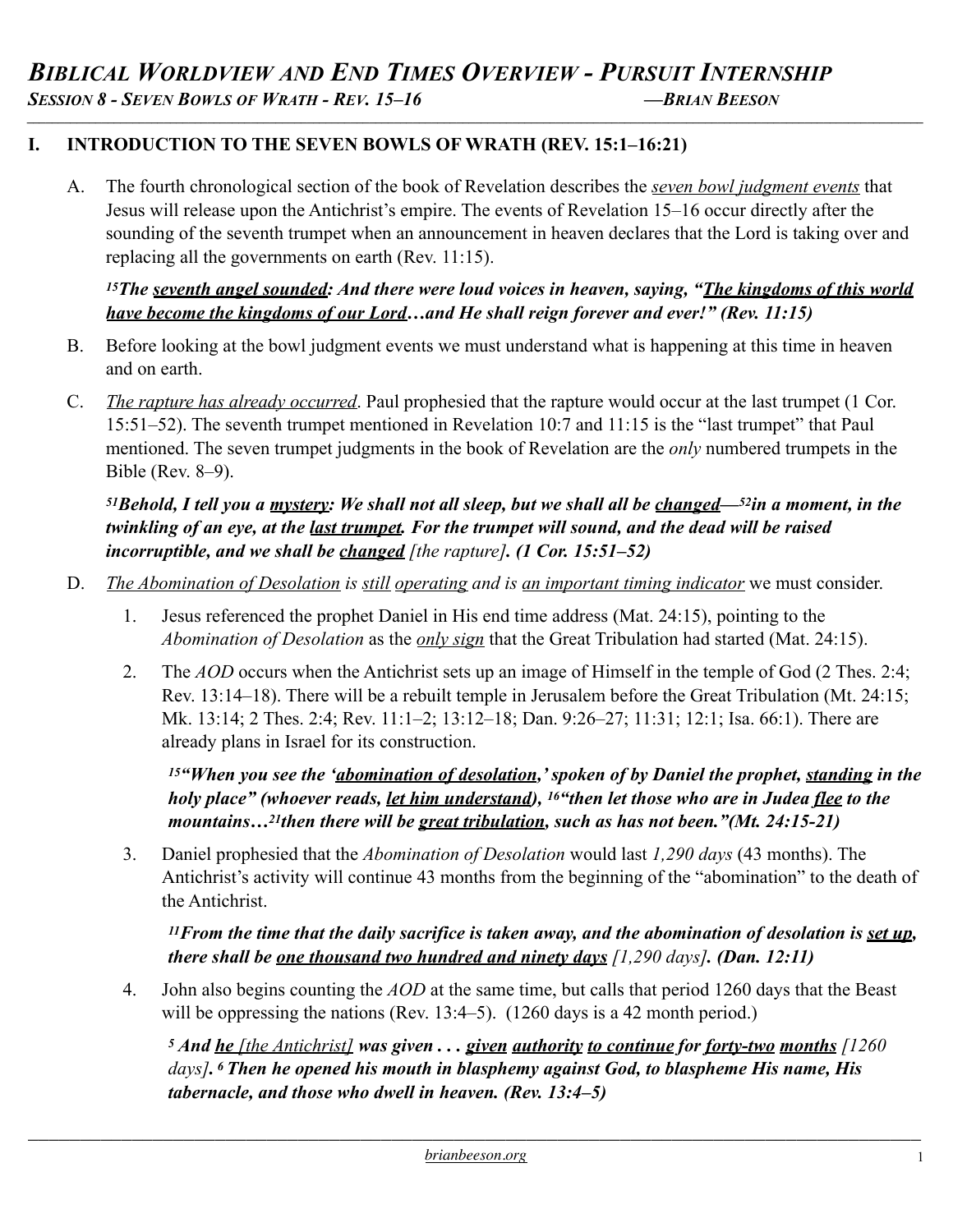5. *How do we make sense of these two time frames between Daniel and John*? John's 1260 day period, begins the same time as Daniel's but ends thirty days earlier—right at the sounding of the 7th trumpet.

 *First we should address what occurs during John's 1260 day time frame:*

- a. *Provision*: God will supernaturally *provide* for Israel for exactly 1,260 days (Rev. 12:6, 14).
- b. *Prophecy*: The two witnesses will *prophesy* for exactly 1,260 days (Rev. 11:3).
- c. *Persecution*: The Antichrist will *persecute* the saints (Rev. 13:5-7; Dan. 7:25) and oppress Jerusalem (Rev. 11:2; cf. Dan. 12:7) for exactly 1,260 days.
- E. *So what is happening in the extra 30 day time-period (1290 1260 days = 30 days)?* While this activity of harmonizing days may seem insignificant, it is crucial to understanding *what is occurring during this 30 day period* from the sounding of the 7th trumpet begins to the moment when the Antichrist dies and the Abomination of Desolation is removed from the temple in Jerusalem.
- F. During Daniel's 30-day time period:
	- 1. *Jesus royal procession in the sky*, *rapturing all the saints* and *marching across the land*, while *releasing the seven bowls of wrath* upon reaching the Mt. of Olives where He will deliver His people. (Rev. 1:7; 19:11; ch. 15–16). See section II for three parts of Jesus' return.
	- 2. *The Antichrist's political, military and religious activities will continue,* but no longer will Israel be receiving provision in the wilderness (Rev. 12:6, 14), the two witnesses prophesy (Rev. 11:3), and the the saints persecuted (Rev. 13:5–7; Dan. 7:25) and Jerusalem attacked (Rev. 11:2; Dan. 12:7; Zech.  $14:1-3$ ).
	- 3. The Antichrist's unchallenged dominion of Jerusalem comes to and end. *He will shift His focus* from persecuting Israel and the Church *to preparing to attack Jesus* as loud voices in heaven announced His Kingship of the earth (Rev. 11:15). A violent confrontation will occur on earth between light and darkness (Rev. ch. 15–16; 19:11–21) where it had occurred earlier in heaven (Rev. 12:7–12).

## **II. JESUS' ROYAL PROCESSION TO EARTH IN THE DAYS THE 7TH TRUMPET SOUNDS (REV. 10:7)**

- A. The triumphant return of the King of Kings is not a "secret event" (Mt. 24:23-27; Heb. 9:28; Rev. 1:7), but a royal eschatological procession for all to see (Ps. 19:1–6; 68:24, 32-33, Zech. 9:9–10; Rev. 19:11–16). At the sounding of the seventh trumpet (Rev. 11:15; Mt. 24:31; 1 Cor. 15:52; 1 Thes. 4:16), Jesus comes with all the saints (1 Th. 3:13; Dan. 12:3; Jude 14) and angels (Mt. 25:31), traveling on clouds around the entire earth for every eye to see, descending with a great shout (1 Th. 4:16), the voice of an archangel and the trump of God, as He comes in His Father's glory (Mt. 16:27), golden splendor (Job 37:22) and great power (Mk. 13:26), traveling in the brilliance of lightning (Mt. 24:27; 2 Thes. 2:8), as fire engulfs the darkened sky (2 Th. 1:8; Zech. 14:6–7), while He *raises* the dead, *raptures* the Church, *delivers* the captives and *defeats* His enemies.
- B. We arrive to the conclusion there are *three stages to Jesus' second coming* and *return to earth* by piecing together the storyline found throughout the prophets, apostles and Jesus Himself.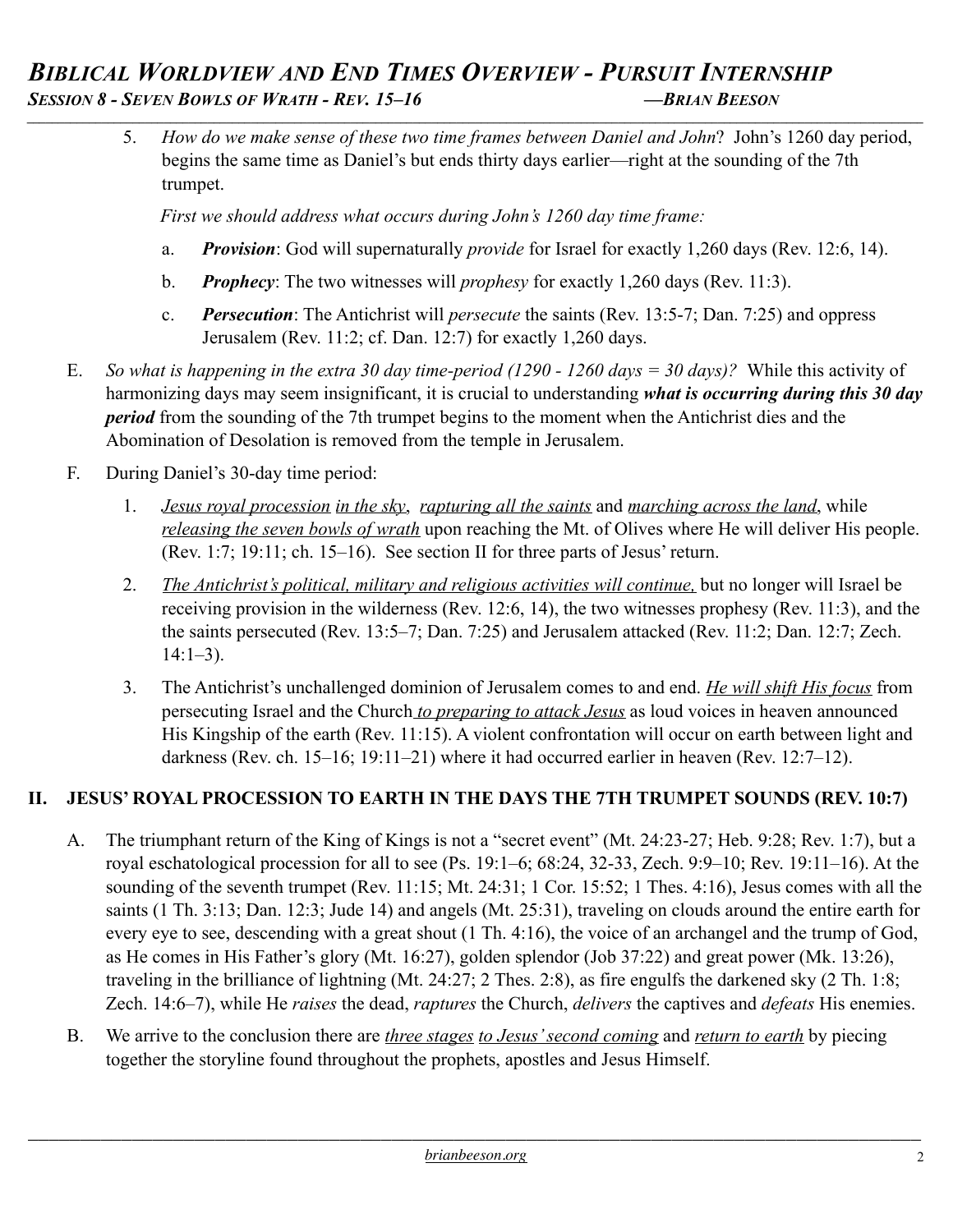C. *Stage 1:* Jesus' procession travels across the sky on clouds to rapture the saints seen by every eye, as His Kingship is announced and asserted over every nation (Ps. 19:1–4; Mt. 24:30–31; Mk. 13:26–27; Rev. 1:7).

*7 Behold, He is coming with clouds, and every eye will see Him, even they who pierced Him. And all the tribes of the earth will mourn because of Him. Even so, Amen. (Rev. 1:7; cf. Jude 14; Rev. 11:15)*

D. *Stage 2*: Jesus' royal procession marches through the land of Edom, delivering the captives of Israel, as He releases seven bowls of wrath upon His enemies on the way to Mount of Olives (Deut. 33:2; Ps. 45:3–5; 110:5–6; Isa. 11:11–16; 27:12–13; 34; 63:1–6, Mic. 7:15; Hab. 3; Zech. 9:11–17; 14:1–9; Rev. 15–16).

*12 You marched through the land in indignation; You trampled the nations in anger. 13 You went forth for the salvation of Your people… You struck the head [leaders]… of the wicked… (Hab. 3:12-13)* 

E. *Stage 3*: Jesus descends the Mount of Olives and triumphantly enters Jerusalem to be crowned "King over all the Earth". As the greater Moses, He splits the Mount to deliver His people (Ex. 14:1–31; Zech. 14:1–9).

*7 Lift up your heads, O you gates! … And the King of glory shall come in. (Psalm 24:7)*

F. The Father has given Jesus preeminence in all things and will out-do *all the works* of the Old Testament leaders in a short 30 day window (Phil. 2:9–10; Col. 1:18; Eph. 1:21). The Father orchestrated the lives of Israel's fathers to foreshadow Jesus in His second coming and ministry.

## *<sup>18</sup>…that in all things He [Jesus] may have the preeminence. (Col. 1:18)*

## *9 Therefore God [Father] also has…given Him [Jesus] the name which is above every name…(Phil 2:9)*

- 1. He is the *"greater Moses," releasing* twenty-one judgments (plagues) on the Antichrist, an "end-time Pharaoh," *freeing* the captives of Israel from prison camps (Isa. 11:11–12, 16; 27:13; 42:7, 9, 22; 49:9; Hos. 11:11; Zech. 10:10–11; Jer. 30:3–24; 31:1–23; Ezek. 20:33–44; 39:25–29; Amos 9:8–15; Joel 3:1–2; Zeph. 3:19–20; Zech. 9:10–14).
- 2. He is the *"greater Joshua," leading* those liberated into the "Promise Land," *removing* the wicked kings and reprobate from the earth in humility, truth, righteousness and zeal (Josh. 6:13, 15–16, 20– 21; Rev. 8:6; 11:15–19; Josh. 10:24–26; 11:7–24; Rev. 19:19; Isa. 24:21; Psalm 110:5-6; Josh. 6:21; 8:26; 10:28, 35–40; 11:11–14, 20–21; Gen. 15:16–21; Lev. 18:27–28; Rev. 9:20–21; 16:9, 11; 11:18; 14:15, 18–20; 19:15; Psa. 45:4; Isa. 59:16–18; 61:1–2; 63:1, 4) and *dividing* up Israel's inheritance (Josh. ch. 13–22; Isa. 26:15; 49:20; Jer. 3:16; 23:8; Ezek. 47:13–48:29)
- 3. He is the *"greater Elijah," confronting* the Antichrist and the False Prophet, *slaughtering* all the false prophets in the land (1 Kings 18:19–24; 40; Zech. 13:2; Rev. 19:20), *breaking the drought* in the land with rain, natural and supernatural water sources (1 Kings 17:1, 7; 18:41–45; James 5:17–18; Rev. 11:3, 6; Zech. 10:1; 14:17–18; Isa. 35:6b–7; 30:25; 33:16; Ezek. 41:1–7), *cleansing* Israel and the earth of idolatry originating from the Babylon system (Isa. 4:3–4; 33:14; 60:21; 62:1–2; Ezek. 20:37– 38; Isa. 42:17; 45:16; 48:3–5), and *turning* Israel and the nations to God (1 Kings 18:21–24; Rom. 11:25-27; Isa 11:10; 19:23–25; 24:16; 25:6–9; Isa. 60:1–16; 66:23; Zech. 14:16).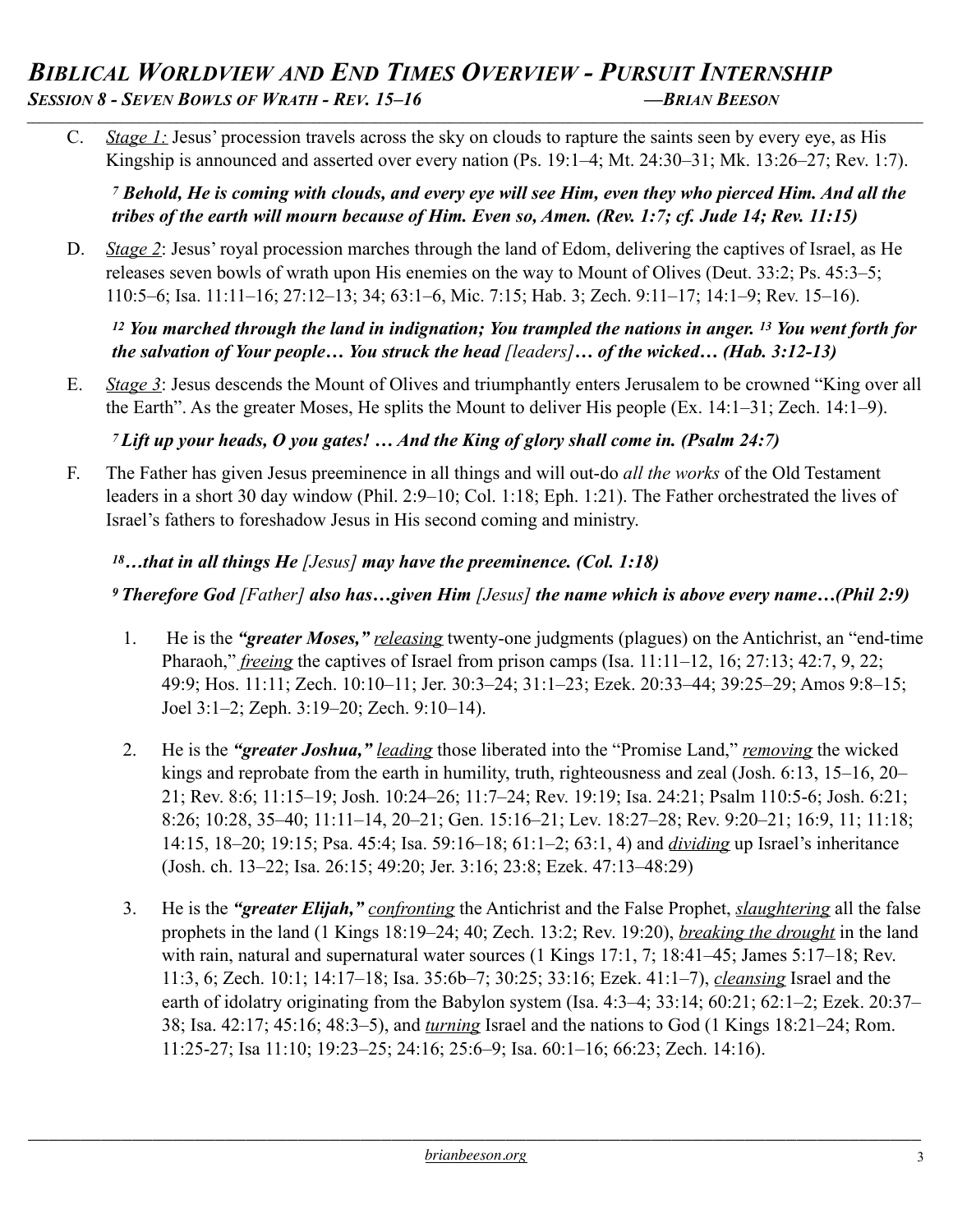4. He is the *"greater David," winning back Jerusalem* where He *establishes His throne* (Josh. 15:63; Judges 1:21; 2 Sam. 5:6–7; Deut. 12:5; 2 Chr. 6:5-6; Mat. 5:31; Zech. 14:1–5; Isa. 31:4-9; 33:5, 20; Isa. 9:6-7; 25:6-7; Mat. 25:31-32; Jer. 3:17) and *rebuilds the temple* (Zech. 6:12–13; John 2:19–20; Hag. 2:9; Ezek. ch. 40-47; Joel 3:18).

### **III. THE RETURN OF JESUS AND HIS SECOND COMING - THREE TYPES OF PEOPLE PRESENT**

A. *Redeemed*: The saints who are gathered at the "rapture" during the first stage of Jesus' procession across the sky (Mt. 24:30–31; Mk. 13:26–27; 1 Cor. 15:51-52; 1 Thes. 4:16–17; Rev. 1:7; 10:7).

*26They will see the Son of Man coming in the clouds with great power and glory. 27…He will send His angels… gather together His elect from the… earth [rapture] to heaven [resurrection]. (Mat. 13:26–27)* 

B. *Reprobate*: The wicked who took the "mark of the Beast" and will be executed, imprisoned in Hades for 1000 years and finally sentenced to the Lake of Fire forever (Isa. 66:22–24; Rev. 14:9–11; 19:21).

*9 If anyone worships the beast and his image, and receives his mark… 10 he shall drink of the wrath of God…poured out full strength… 11 the smoke of their torment ascends forever… (Rev. 14:9–11)* 

C. *Resistors:* These are the unsaved survivors of the Great Tribulation judgments that refused to worship the Antichrist, yet were not "born again" (Jn. 3:3–8). This includes the unsaved remnant of Israel, as well as, Gentiles from every nation. All will have an opportunity to receive Jesus as their Savior after He returns and populate the millennial earth. Scripture refers to those "who are left", "who survived", "who escaped", "who remain", the "preserved ones" or the "remnant" (Isa. 4:3-6; 10:20-23; 11:11-12; 49:6; 65:8; 66:19; Jer. 31:2; Ezek. 20:38-42; 36:33-36; Dan. 12:1; Amos 9:9-12; Joel 2:32; Zech. 12:14; 13:8; 14:16).

*11 The Lord shall set His hand again the second time to recover the remnant of His people who are left, from Assyria and Egypt… 12 from the four corners of the earth… (Isa. 11:11–12)* 

## **IV. THE HEAVENLY CONTEXT OF THE RELEASE OF THE BOWLS OF WRATH (REV. 15)**

A. John saw end-time believers, victorious over the Antichrist, standing on the sea of glass in heaven singing about the greatness of the Lord (Rev. 15:1-4; cf. 7:9–17). This would be all the saints who were waiting in heaven plus those recently raptured at the seventh trumpet—an estimated 3 billion believers (Rev. 10:7; 11:15). They are standing before Him on *the sea of glass* which has come down to accommodate all the raptured saints (Ex. 24; Ezek. 1:22–26; Eph. 1:9–10).

*1I saw another sign in heaven, great and marvelous: angels having the seven last plagues, for in them the wrath of God is complete. 2I saw something like a sea of glass mingled with fire, and those who have the victory over the Beast [Antichrist]…standing on the sea of glass…3They sing the song of Moses…and the song of the Lamb, saying: "Great and marvelous are Your works, Lord God Almighty! Just and true are Your ways, O King of the saints…4For all nations shall… worship before You, for Your judgments have been manifested." (Rev. 15:1-4)* 

B. The temple opened in heaven, and seven angels received seven bowls of wrath (Rev. 15:5–8).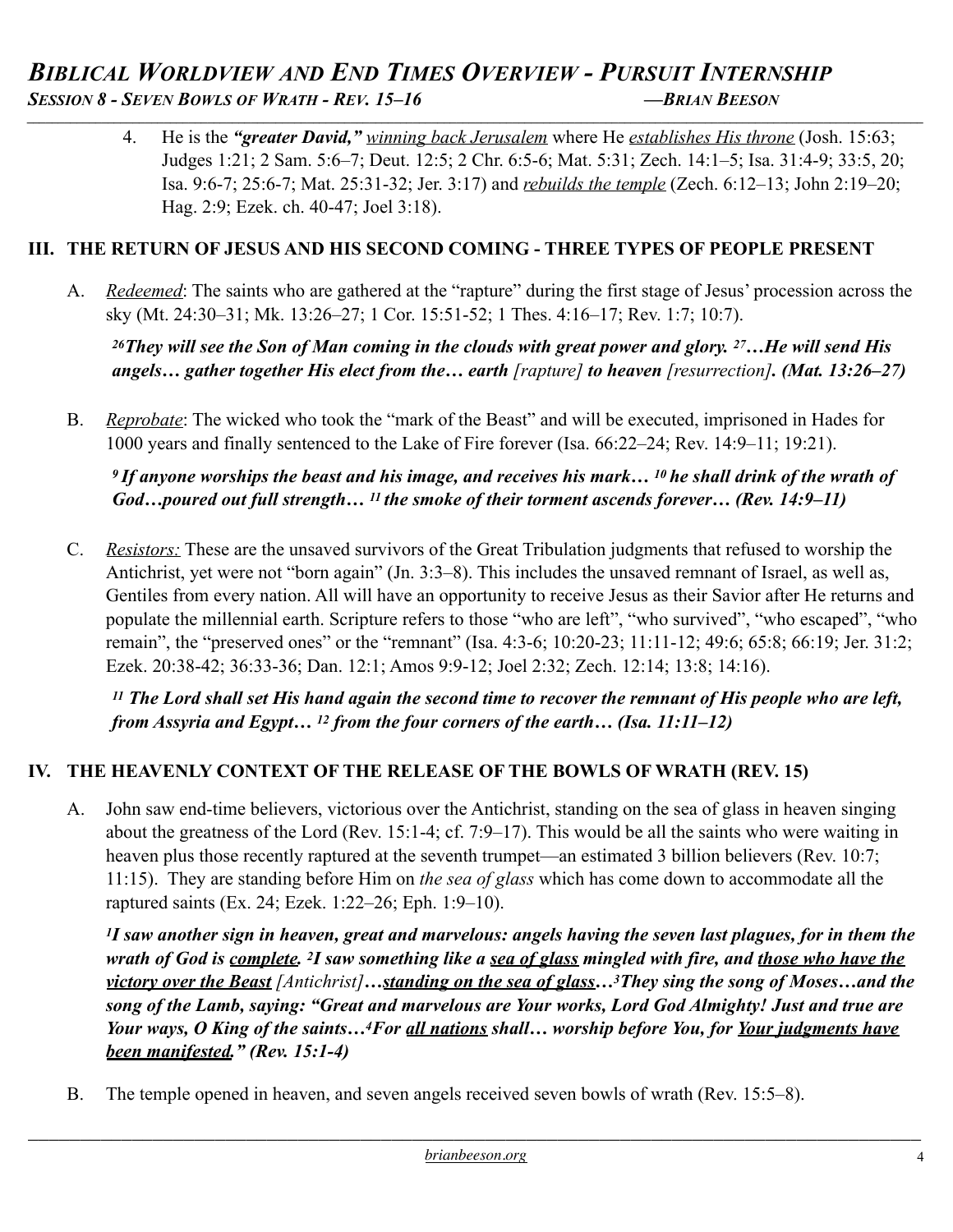*5After these things…the temple of the tabernacle of the testimony in heaven was opened. 6And out of the temple came the seven angels having the seven plagues, clothed in pure bright linen, and having their chests girded with golden bands. 7Then one of the four living creatures gave to the seven angels seven golden bowls full of the wrath of God who lives forever and ever. 8The temple was filled with smoke from the glory of God and from His power, and no one was able to enter the temple till the seven plagues of the seven angels were completed. (Rev. 15:5-8)* 

## **V. THE SEVEN BOWLS OF GOD'S WRATH (REV. 16): THE FIRST FIVE BOWLS**

A. The seven angels will be commissioned in the heavenly temple to pour out the bowls of wrath.

#### *1I heard a loud voice from the temple saying to the seven angels, "Go and pour out the bowls of the wrath of God on the earth." (Rev. 16:1)*

B. *First bowl (sores)*: Sores will cause great suffering for those who worship the Antichrist (Rev. 16:2). *Foul*  refers to their stench, much like rotten, putrid meat. *Loathsome* refers to pain cause so that men loathe life itself. The sixth plague on the Egyptians and their beasts was painful sores (Ex. 9:8–12). Moses warned Israel that God would give them painful boils if they rebelled against Him painful sores would come upon them (Deut. 28:35).

#### *2The first went and poured out his bowl…and a foul and loathsome sore came upon the men who had the mark of the beast [Antichrist]. (Rev. 16:2)*

C. *Second bowl (food supply)*: The sea will become congealed blood, killing all the sea life (Rev. 16:3), resulting in a terrible stench and loss food resources as all marine life dies. This will be a *complete* destruction of marine life, not just a 1/3-destruction as in the second trumpet. Some believe this refers to the Mediterranean Sea only as it is the focus of Daniel 7:2–8. The second bowl judgment parallels the first plague against Egypt (Ex. 7:14-25; Ps. 105:2 9; 78:44).

### *3Then the second angel poured out his bowl on the sea, and it became blood as of a dead man; and every living creature in the sea died. (Rev. 16:3)*

D. *Third bowl (water supply)*: The earth's fresh water will be poisoned with blood (Rev. 16:4–7). The third trumpet (Rev. 8:10) is similar to the third bowl in that it defiles the drinking water. The first plague on Egypt struck the Nile with a similar impact to this (Ex. 7:19–21).

*4Then the third angel poured out his bowl on the rivers and springs of water, and they became blood. 5I heard the angel of the waters saying: "You are righteous, O Lord…because You have judged these things. 6For they have shed the blood of saints and prophets, and You have given them blood to drink. For it is their just due." 7I heard another from the altar [heavenly intercession] saying, "Even so, Lord God Almighty, true and righteous are Your judgments." (Rev. 16:4-7)* 

E. *Fourth bowl (torment)*: The sun will produce scorching heat (Rev. 16:8–9). This is most likely a supernatural act of God, not merely a natural one. The heat is a foretaste of the Lake of Fire where they will go if they don't repent (Isa. 66:24; Mk. 9:43-44, 45-46, 48; Rev. 20:14–15). Instead, they would rather accuse God's character versus take responsibility for their own sinful choices. The fourth trumpet will affect the sun in the opposite way, making it less intense.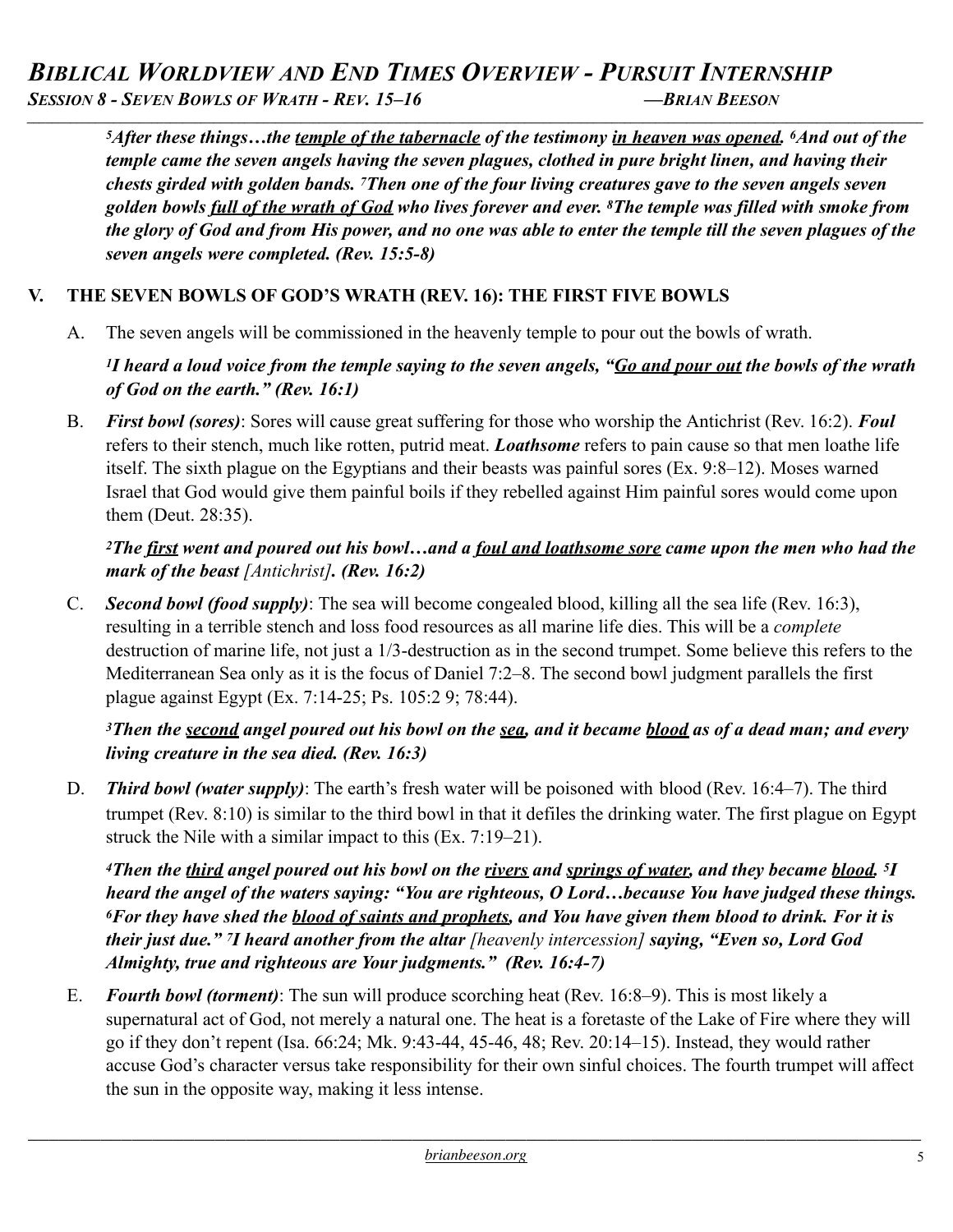*8The fourth angel poured out his bowl on the sun, and power was given to him to scorch men with fire. 9And men were scorched with great heat, and they blasphemed the name of God who has power over these plagues; and they did not repent and give Him glory. (Rev. 16:8–9)* 

F. *Fifth bowl (darkness)*: Darkness will fall on the Antichrist's global empire (Rev. 16:10–11). This darkness will have a supernatural, *demonic element* to it and causes *pain* (Rev. 16:10), impacting energy and temperature, environmental, societal, mental, emotional and spiritual states, etc… Isaiah saw a "deep" darkness covering the earth before the Lord's return (Isa. 60:1–2). The darkness is a foretaste to the "outer darkness" (Mk. 8:12; 22:13; 25:30) of Lake of Fire that the wicked will feel for eternity if they don't repent. The ninth plague of Egypt caused darkness for three days which could be "felt" (Ex. 10:21–23).

### *10The fifth angel poured out his bowl on the throne of the beast, and his kingdom became full of darkness; and they gnawed their tongues because of the pain. 11They blasphemed God…because of their pains and their sores, and did not repent of their deeds. (Rev. 16:10-11)*

G. The Antichrist's worshipers will not repent, but will blaspheme God (Rev. 16:9, 11, 21), showing their deep hatred of Him. As God's judgments increase, the hatred and blasphemy of the wicked will come fully into the open. This exposes the "mystery of lawlessness" in the human heart at its fullest level: that some would rather choose such pain and torment over loving a good God and letting Him love them (2 Thess. 2:7).

#### *7 For the mystery of lawlessness is already at work; only He who now restrains will do so until He is taken out of the way. (2 Thess. 2:7)*

## **VI. SIXTH BOWL: DEMONS LURE THE NATIONS TO ARMAGEDDON**

A. *Sixth bowl (global guilt)*: Demons will lure the nations to gather to fight Jesus (Rev. 16:12–16). What began with a 10 nation confederation supporting the Antichrist will now be *ALL THE NATIONS* of the earth (presently 232 nations) openly supporting the false trinity of Satan, the Antichrist and the False Prophet.

*12The sixth angel poured out his bowl on the river Euphrates, and its water was dried up, so that the way of the kings from the east might be prepared. 13I saw three unclean spirits like frogs coming out of the mouth of the dragon [Satan], out of the mouth of the beast [Antichrist], and out of the mouth of the false prophet. 14They are spirits of demons, performing signs, which go out to the kings of the earth…to gather them to the Battle of that great day of God Almighty… 16They gathered them together to…Armageddon. (Rev. 16:12–16)*

- B. *The Kings from the East.* These Asian nations resisted the Antichrist until the very end, causing him much trouble (Dan. 11:44) but at the sixth bowl will join him in declaration of war against Jesus.
- C. *The Euphrates was dried up*. Part of the purpose of the sixth bowl is to dry up this river (In eastern Turkey, Syria and Iraq), allowing for armies to easily cross and join the Antichrist. Later, God uses the result of this plague to allow weary Jewish captives in Northern countries a direct route to Israel (Isa. 11:15; 27:12–13).
- D. It is very surprising that *the nations will come to fight Jesus* as He marches toward Jerusalem. They are surely not gathering from around the world to fight Israel's small, poorly armed army. Why would the Antichrist mobilize the nations to finish-off an already shattered Israel (Dan. 12:7)? Why would the kings of the east deploy hundreds of thousands of soldiers (costing untold billions of dollars) to fight a weak Israel?

*14These [the 10 kings] will make war with the Lamb...for He is…King of kings (Rev. 17:14)*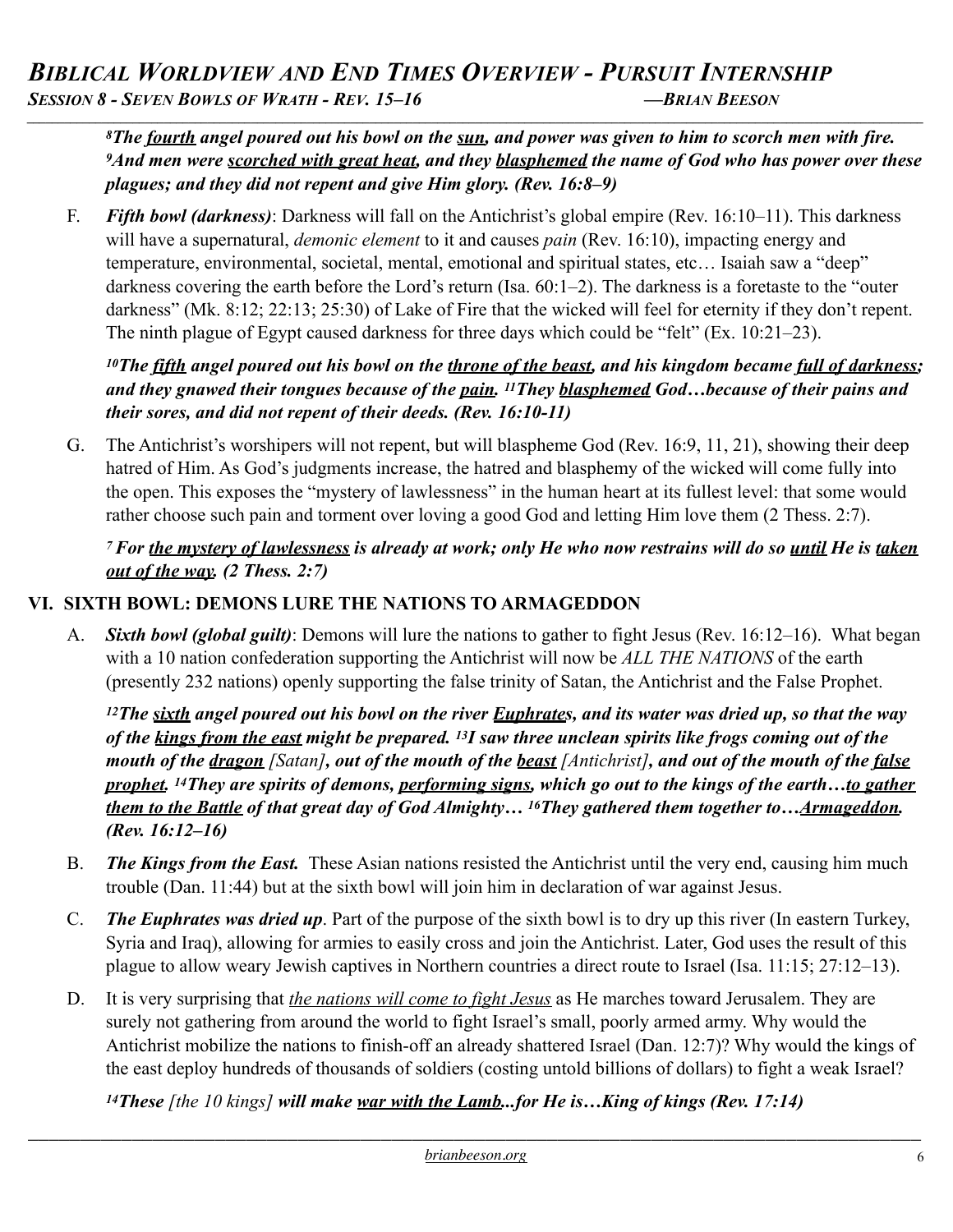#### *19I saw the beast [Antichrist], the kings of the earth, and their armies, gathered together to make war against Him [Jesus]…and against His army. (Rev. 19:19)*

E. The kings of the nations will see the sign of the Son of Man in the sky (Mt. 24:30; Rev. 1:7), but will wrongly interpret it as a demonic sign of a false messiah coming to disrupt their kingdoms. Then these kings will have urgency to gather to war against Jesus. The Antichrist will use his most convincing miracles to persuade them that defeating Jesus is necessary and doable (Mt. 24:24; Rev. 13:13–14; 2 Thes. 2:9–11).

## *30The sign of the Son of Man will appear in heaven…all the tribes of the earth will mourn… they will see the Son of Man coming on the clouds...with power and great glory. (Mt. 24:30)*

F. The Pharisees accused Jesus of doing miracles by Satan's power (Mt. 12:24). Jesus taught that to attribute the power of the Spirit to Satan is to blaspheme against the Spirit. The only people who do this are those who are hardened to such a degree that they will not repent. Blasphemy against the Spirit is full and final rejection of the ministry of the Holy Spirit. Those who do this are reprobate, having a heart that is permanently hardened, with no inclination to repent (1 Tim. 4:1-2; Heb. 6:4-6; 1 Jn. 5:16). *If you are concerned, you have not done it. A person who has blasphemed the Holy Spirit does not care.* 

### *32"Whoever speaks against the Holy Spirit, it will not be forgiven him." (Mt. 12:32)*

G. The sixth bowl allows for global blasphemy against the Spirit as the nations receive *"the lie"* (2 Thes. 2:10). This "lie" will most likely include acknowledging Jesus' power as being demonic. It will be easy for worldwide blasphemy when sin has escalated to maturity (Dan. 8:23; Mt. 13:29–30; Rev. 14:18; 17:4; 18:5).

*9The coming of the lawless one [Antichrist]…with all power, signs, and lying wonders, 10and with all unrighteous deception…because they did not receive the love of the truth…11For this reason God will send them strong delusion, that they should believe the lie. (2 Thes. 2:9–11)* 

- H. Who is gathering forces at Jerusalem to fight against Jesus?
	- 1. *God's plan* is to gather the reprobate in one place to destroy them and cleanse the earth of them and by demonstrating His power by delivering them from their oppressor, win Israel (Joel 3:2, 9–17; Zeph. 3:8; Zech. 12:3; 14:2–5).
	- 2. *Satan's motive* is to gather the world's largest army, supplied by every nation, in order to defeat Jesus and be the king of the earth out of Jerusalem (Isa. 14:12–15; Mt. 24:15; 2 Thes. 2:4; Rev 2:13; 13:2; 16:12–16). Whatever Satan does ultimately falls into God's greater purposes as in this situation (Ezek. 38:16–23; Rom. 9:17).
	- 3. *The kings of the earth contest* Jesus in order to satisfy their lust for power, wealth and land, etc… (Ezek. 35:1–15; Zech. 12:3; Rev. 17:14; 19:19).
	- 4. God will even *use angels* to gather the reprobate! (Joel 3:11; Mt. 13:24–30; 36–43; Rev. 14:17–20)

*<sup>2</sup> I [the Lord] will also gather all nations…to the Valley of Jehoshaphat; and I will enter into judgment with them there on account of My people [Israel]…12 Let the nations be wakened, and come up to the Valley of Jehoshaphat; For there I will sit to judge all the surrounding nations. (Joel 3:2, 12)*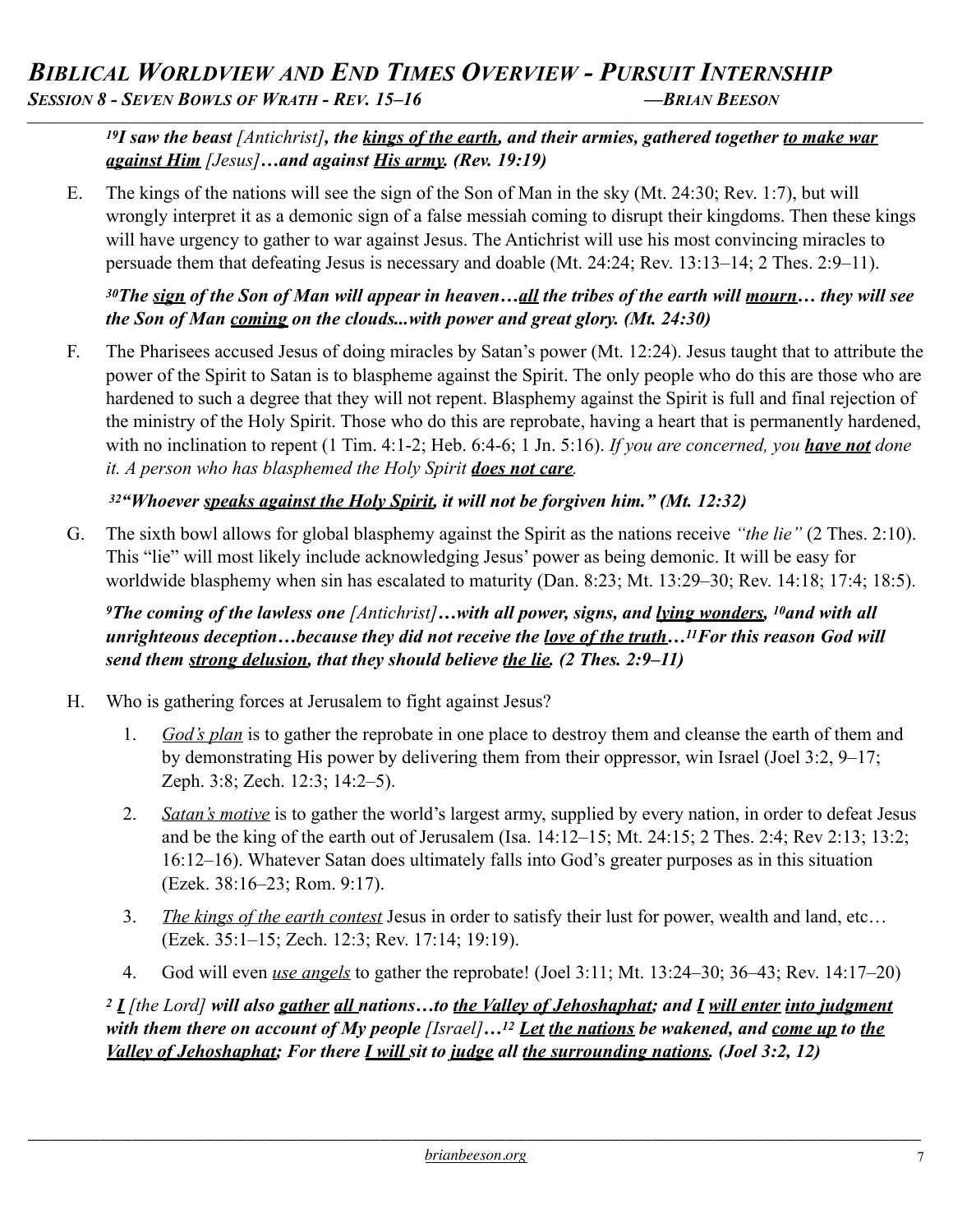### **VII. SEVENTH BOWL: EARTHQUAKES AND HAILSTONES**

A. *Seventh bowl (annihilation)*: This bowl is *the most intense* of all the twenty-one judgments! It will involve releasing *the most severe earthquake* in history, followed by *100-lb. hailstones* (Rev. 16:17–21; Isa 24:19; Hag. 2:21), *flooding rain*, *fire* and *brimstone* (Ezek. 38:18–23; Isa. 30:30), "*great panic*" as men turn to fight against each other in confusion and fear (Ezek. 38:21; Hag. 2:21-22; Zech. 14:13) while it is *released in the air* (Rev. 16:17), causing the *dissolution of flesh*, including tongue and eyes (Zech. 14:12–15). The seventh bowl is further described in Isaiah 24.

*17…poured out his bowl into the air, and a loud voice... from the throne, saying, "It is done!" 18...there was a great earthquake, such a mighty and great earthquake as had not occurred since men were on the earth. 19Now the great city [Jerusalem] was divided into three parts, and the cities of the nations fell. And great Babylon was remembered before God, to give her the cup of the wine of the fierceness of His wrath. 20Then every island fled away, and the mountains were not found. 21And great hail from heaven fell upon men, each hailstone about the weight of a talent [100 pounds]. Men blasphemed God… (Rev. 16:17–21)*

- B. This plague will *remove all reprobate* from the earth. All *the saints have been raptured*. *So who is left upon the earth?*—only those who are unbelievers who did not take the mark of the Beast…A very small group relative to the world's population today! The Lord said through Isaiah there would be massive loss of life at this time: *"I will make a mortal more rare than fine gold"* (Isa. 13:12), where*"few men are left."* (Isa. 24:16) in the time when*"The Lord will judge all flesh and the slain of the Lord shall be many."* (Isa. 66:16)
- C. Using population estimates for 2050, if there are *10 billion* on the earth at the beginning of the Great Tribulation, one-quarter will die (2.5 billion) at the fourth seal (Rev. 6:8), leaving 7.5 billion, another onethird (2.5 billion) die in this plague, *leaving 5 billion*. If the saints represent 1 billion and the reprobate alive at the bowl judgments (1–3 billion?), leaving 1 billion left?
- D. *This last earthquake* will cause islands to flee (sink in the ocean) and the mountains to fall (Rev. 16:20). The earthquake allows for God to remake the topography of the earth, *leveling all the cities of the earth* while *dividing Jerusalem* in *three parts* and *elevating it* above all other mountains to later serve as the global political, religious, geographic, etc.. epicenter of the whole earth! (Isa. 2:10, 19, 21; 13:13; 24:19–20; 29:6; Ezek. 38:19; Hag. 2:6, 21; Zech. 14:4–5; Heb. 12:26–27; Ps. 48:1–2; Isa. 2:2–4; Zech. 14:10; Ezek. 40:2).
- E. *Hailstones weighing 100 pounds* (a talent) fall on the people seeking safety from earthquakes. The Lord spoke to Job about the hailstones He had reserved in His treasury of war for the last days (Job 38:22–23). The law of Moses required the stoning to death of idol worshipers (Deut. 17:2–5; cf. Lev. 24:16). Since the Antichrist's worship movement is idolatrous, Jesus Himself will fulfill the Law by stoning them to death from heaven (Mat. 5:17). A 100-pound hailstone hits the ground with the equivalent force of two tons.

*22I will bring him [Antichrist] to judgment…I will rain down on…his troops, and on the many peoples who are with him, flooding rain, great hailstones, fire, and brimstone. (Ezek. 38:22)* 

<sup>22</sup> "Have you *[Job]* entered the treasury of snow, or have you seen the treasury of hail, <sup>23</sup> which I *[the Lord] have reserved for the time of trouble, for the day of battle and war? (Job 38:22–23)*